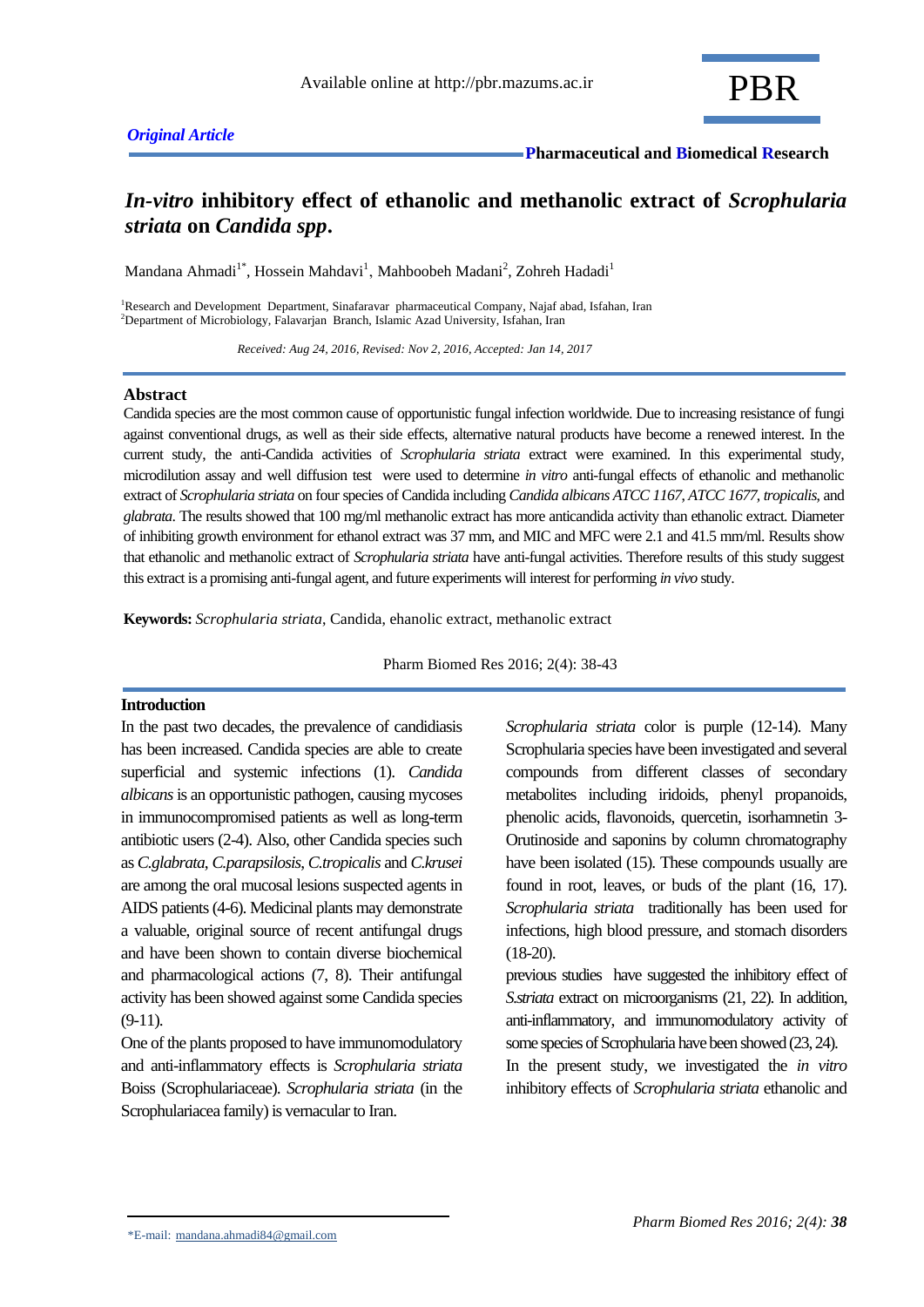metanolic extract on including *Candida albicans ATCC 1167*, *ATCC 1677*, *tropicalis*, and *glabrata*.

## **Materials and method**

This is an experimental study conducted on *Candida albicans ATCC 1167*, *ATCC 1677*, *tropicalis*, and *glabrata*. *Scrophularia striata* was collected in 2013 May from Zagros mountain in Ilam, Iran and was detected by research center of natural resources in herbarium department in Isfahan.

All part of the plant were washed and dried. Then areal parts of plants such as stalk and leaves were powdered by electric blender. Themaceration method was used to make alcoholic extract. Then, 50 g was macerated with 100 mL of 80% ethanol and methanol on a rotary shaker for 48 and 72 hours, filtered, and then the solution. After, the extracts were taken and filtered by using a millipore filter paper. Then, the extracts were concentrated using a rotary evaporator at 40 °C under reduced pressure. Finally, the extracts were dried and stored at 4 °C till their usage in the different tests. The extracts were dissolved in dimethylsulfoxide (DMSO).

Herbal component can be dissolved in methanol, ethanol, percolation or maceration can be used to extract them. The advantage of alcohol extraction is that different alkaloids or alkaline salts can be suit, in addition to the water-soluble impurities such as polysaccharides, proteins are less extracted but its drawback is more fat-soluble impurities is extracted.

Antifungal activity was studied by the agar well diffusion method. Sabouraud dextrose agar (SDA) was used as the fungal medium. The effect of extract antimicrobial were assessed in the concentration include 3.14, 6.25, 12.5, 25, 50, and 100 (mg/ml) using agar well diffusion method and also by determination minimum inhibitory concentration (MIC) and minimum fungicidal concentration (MFC) using microdilution test method. The extracts were diluted in 1mL of dimethylsulphoxide (DMSO) at the concentrations of 3.14, 6.25, 12.5, 25, 50, and 100 (mg/ml) sabouraud dextrose agar. Petridishes (8 cm diameter) containing 20 ml of SDA were used for antifungal activity assay, performed on solid media by the well diffusion method sterile. Wells were prepared in the seeded agar petridishes. The study compound was introduced in the well (6 mm). The plate were incubated at 37 °C for 24- 48 h. Growth inhabitation of each fungal strains was counted as the percentage of prevent of radial grow relative to the

control, fluconazol. A standard antifungal agent, fluconazol served as a positive control and DMSO was used as a negative control. To identify the minimum inhibitory concentration (MIC) microdilution method was used. In this experiment microplates of 96 cells were used in the first row wells 100 microliter of cultivation medium of SDA were put, then 100 microliter of the extract of the plant was added to the first well. Then 100 microliter of extract was added to the second wells and it was repeated until the stage in which 10 microliter of ferment suspension containing 1000 cells in each milliliter was added to the same well. In each row Alcohol with medium culture and ferment served as negative control and stril physiologic serum with culture medium and ferment served as positive control  $(24, 25)$ .

# *Statistical analysis*

The experiment was performed three times to minimize the error and the mean values are presented. Data were analyzed using ANOVA test in the  $p < 0.05$  (SPSS) Software, Chicago, USA)

# **Results**

The growth inhibition value of ethanolic and methanolic extracts of *S.striata* on *Candida albicans ATCC 1167*, *ATCC 1677*, *tropicalis*, and *glabrata* in tables 1 and 2 are shown.

The strongest activity was seen against *C.glabrata* with a range of 41.3 mm mean inhibition zones and 15.62-21.87 mg/ml MIC values. The MIC and MFC of these extracts are currently being obtained in table 3.The methanolic extract of the tested plant has more anti-candida effects as compared to the ethanolic extract. Moreover, the results showed that 100 mg/ml methanolic extract has more anticandida activity.

# **Discussion**

Different studies have indicated that the many species of Scrophularia contains substances that have antimicrobial activities (26-29). Results obtained in pervious study show that *Scrophularia striata* extracts have selective antimicrobial activity on the basis of the cellwall differences of bacterial and fungal microorganisms (30, 31). In recent years, tendency of using natural sources as alternative medicine has been raised (32).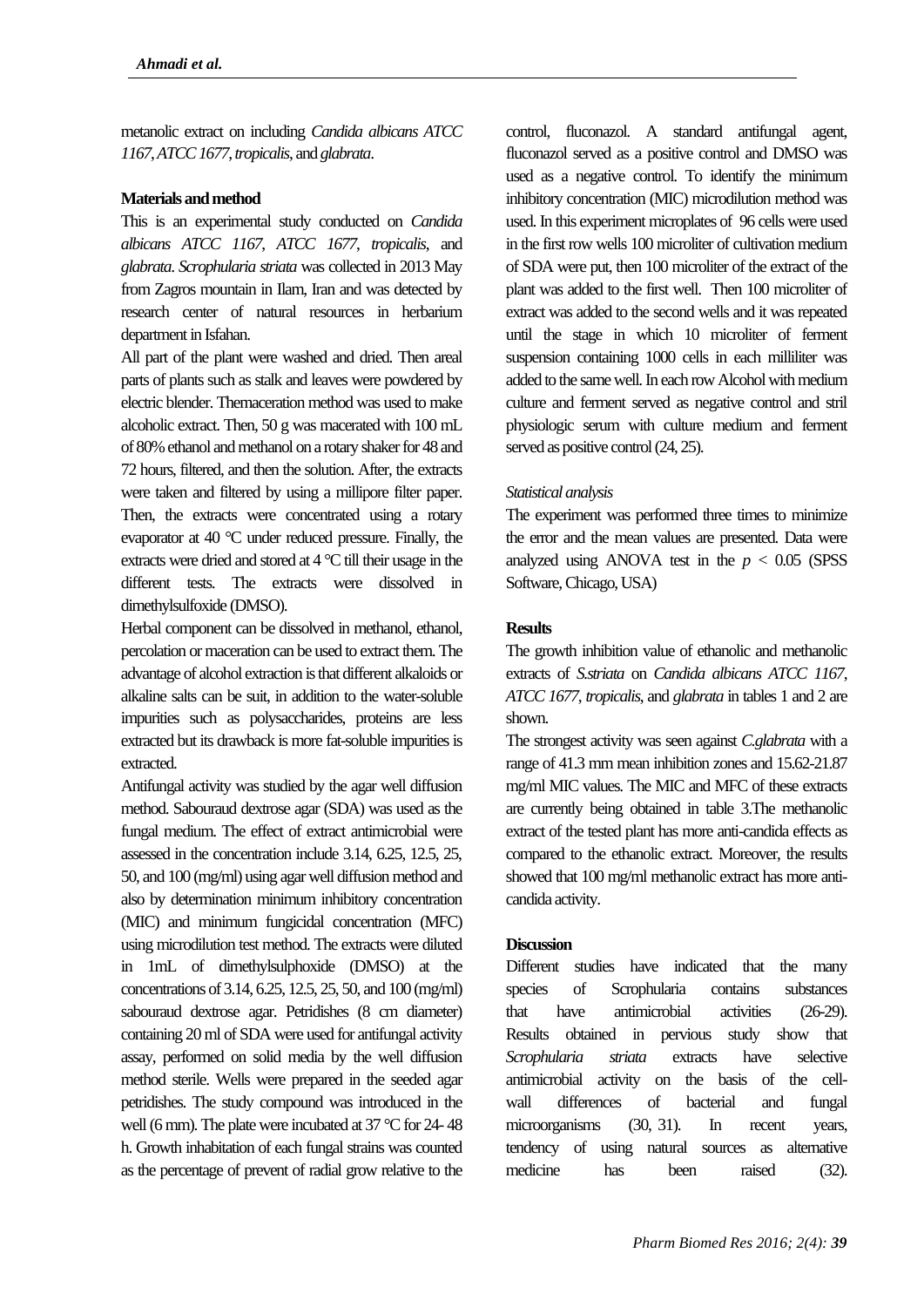| <b>Concentration</b> | $3.12$ mg/ml    | $6.25 \text{ mg/ml}$ | $12.5$ mg/ml      | $25$ mg/ml       | $50$ mg/ml     | $100$ mg/ml    |
|----------------------|-----------------|----------------------|-------------------|------------------|----------------|----------------|
| Fungi                |                 |                      |                   |                  |                |                |
| Candida              | $3.66 \pm 1.52$ | $12.33 \pm 1.50$     | $19.83 \pm 1.25$  | $26.50 \pm 1.80$ | $37 + 2$       | $39.5 \pm 0.5$ |
| albicans             |                 |                      |                   |                  |                |                |
| (1167)               |                 |                      |                   |                  |                |                |
| <b>Candida</b>       | $4.66 \pm 2.08$ | $11.83 \pm 1.60$     | $22.16 \pm 1.89$  | $25.16 \pm 1.60$ | $28.8 \pm 0.7$ | $34.6 + 4$     |
| <i>albicans</i>      |                 |                      |                   |                  |                |                |
| (1677)               |                 |                      |                   |                  |                |                |
| Candida              | $3.00 \pm 0.30$ | $12.00 \pm 3.40$     | $18.23 \pm 23.00$ | $24.50 \pm 3.91$ | $28.8 \pm 2.0$ | $34.6 \pm 2.4$ |
| tropicalis           |                 |                      |                   |                  |                |                |
| <b>Candida</b>       | $3.00 \pm 2.00$ | $13.86 \pm 0.80$     | $18.50 \pm 0.50$  | $28.00 \pm 1.00$ | $37.3 + 2.0$   | $41.3 \pm 3.0$ |
| glabrata             |                 |                      |                   |                  |                |                |

Table 1 The antifungal activity of methanolic extract of *S. striata* on Candida spp\*

 $*$  Data present as mm (Mean  $\pm$  SD)

**Table 2** The antifungal activity of ethanolic extract of *S. striata* on Candida spp\*

| <b>Concentration</b> | $3.12$ mg/ml             | $6.25$ mg/ml     | $12.5$ mg/ml     | $25$ mg/ml       | $50$ mg/ml       | $100$ mg/ml      |
|----------------------|--------------------------|------------------|------------------|------------------|------------------|------------------|
| Fungi                |                          |                  |                  |                  |                  |                  |
| Candida              |                          | $3.16 \pm 0.28$  | $7.16 \pm 0.28$  | $12.00 \pm 0.50$ | $18.23 \pm 0.76$ | $25.33 \pm 4.33$ |
| <i>albicans</i>      |                          | mm               | mm               | mm               | mm               | mm               |
| (1167)               |                          |                  |                  |                  |                  |                  |
| <b>Candida</b>       |                          | $4.83 \pm 0.73$  | $10.66 \pm 1.15$ | $13.20 \pm 1.31$ | $29.9 \pm 1.8$   | $26.8 \pm 1.15$  |
| <i>albicans</i>      |                          | mm               | mm               | mm               | mm               | mm               |
| (1677)               |                          |                  |                  |                  |                  |                  |
| Candida              | $\overline{\phantom{0}}$ | $7.83 \pm 1.04$  | $10.50 \pm 0.80$ | $18.66 \pm 1.60$ | $33.3 \pm 1.5$   | $28.8 \pm 3.7$   |
| tropicalis           |                          | mm               | mm               | mm               | mm               | mm               |
| <b>Candida</b>       | $1.33 \pm 1.52$          | $13.66 \pm 3.51$ | $15.16 \pm 2.56$ | $24.5 \pm 3.77$  | $30.8 \pm 1.0$   | $37.3 \pm 2.0$   |
| glabrata             | mm                       | mm               | mm               | mm               | mm               | mm               |

 $*$  Data present as mm (Mean  $\pm$  SD)

**Table 3** Determination of MIC and MFC of methanolic and ethanolic extract for Candida spp\*

| <b>Extracts</b>   | <b>MFC</b>       | MIC              |  |
|-------------------|------------------|------------------|--|
| <b>Ethanolic</b>  | $43/75 \pm 0.63$ | $21/87 \pm 0.59$ |  |
| <b>Methanolic</b> | $31.25 \pm 0.71$ | $15.62 \pm 0.64$ |  |

 $*$  Data present as mg/ml (Mean  $\pm$  SD)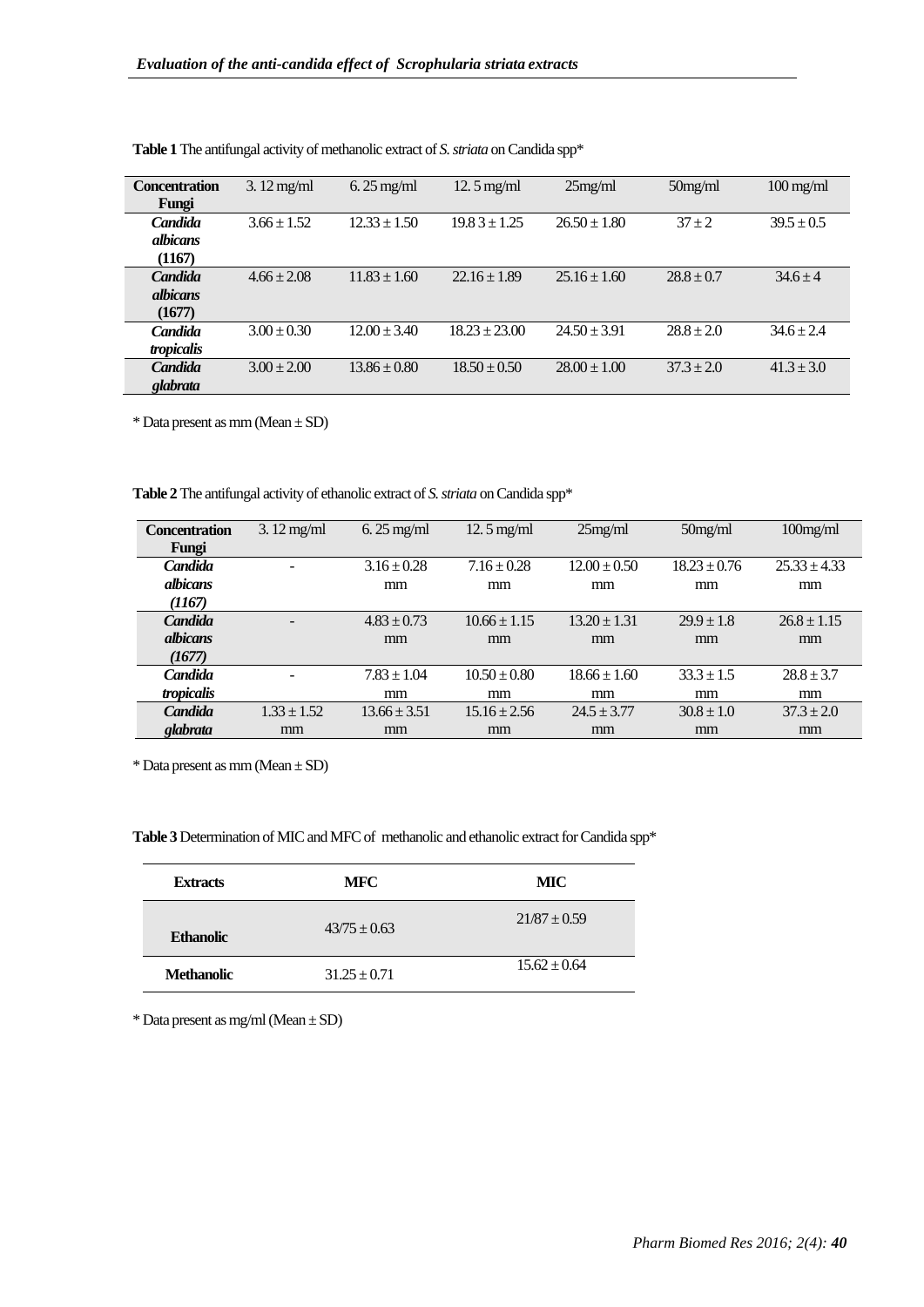Plant-based drugs are promising agents for treatment of diseases. (33). Scrophularia as a member of Scrophulariaceae has been found to possess antibacterial, antiprotozoal, antitumor, antiinflammatory, and diuretic activities and have been used in the treatment of mental, nervous and gastrointestinal conditions (34, 35)*. S. striata*is traditionally used for treatment of infectious diseases. alchoholic extracts from aerial parts of *S. striata*have higher antimicrobial activity than that of aqueous extract (36). *S. striata* extract was shown to have antiseptic effects in treating infections caused by gram positive and negative bacteria, fungi and virus (37-39). One of the reason in treatment of infection due to the effects of flavonol and flavonoid compounds of the *S. striata* extract in combination with cell wall structures or extracellular proteins (40).

A few studies conducted on the essential oils of species of this genus and its family revealed a significant chemical diversity. However, some compounds such as anethole, anisaldehyde, eugenol, benzaldehyde, eugenol acetate are common in the *Scrophularia*. On the other hand, the presence of aromatic compounds in various genera of the *Scrophulariacea e*is one of the characteristics of this family (41, 42).Also they have been known to be rich in iridoid glycosides, mainly aucubin and catalpol. Iridoids represent a large group of cyclopentan-[c]-pyran monoterpenoids occurring as constituents of sympetalous plants including ornamental as well as wild ones (43, 44). In this study *invitro* inhibitory effect of ethanolic and methanolic extract of *Scrophularia striata* on Candida.spp have been studied. As it was expected, ethanolic and methanolic extract of *Scrophularia striata* had inhibitory effects on Candida and this effect was increasing by extract concentrations. The increasing public and economic implications caused by fungi means there is a stable fighting to produce safer food crops and to develop new antifungal agents (19). Plant extracts and essential oils are potential sources of novel antimicrobial compounds against bacteria and fungi pathogens. In traditional medicine *Scrophularia striata* has been used for wound disinfection. On the other hand, Scrophularia is an antipyretic and it used for treatment of kidney disorders and pulmmonary canceres (21). Plants have severe ability to synthesize phenolic products. These products are secondary metabolites and serve as plant defense mechanisms by microorganisms (12). Their activity could be due to their ability to complex with extracellular and soluble proteins (15). Thus, previous reports have demonstrated that: saponins, tannins, alkaloids, terpenes, carotenoids, and flavonoids possessed antifungal activity (18). Antimicrobial flavonoids have multiple cellular targets, Instead of one specific site of action. Alternatively, these common structural features may simply be necessary for flavonoids to gain presence to or uptake into the microbial cell. It may be that flavonoids are not killing microbial cells but singly inducing the formation of microbial aggregates and thereby reducing the number of CFUs in viable counts (41).

Our study is in agreement with several reports (41). Various investigations demonstrated antifungal effects of *Scrophularias triatat* extract. Based on Pirbalouti *et al*. *Scrophularia striata* water extract in different concentrations (10 to 15 mg) had anti-candida effects on Candida albicans (25). Bahraminejad *et al*. (45) showed that many Iranian plants like *Scrophularia striata* had antifungal role on *Fusarium Oxyparum* and Rhizoctonia (23). GhasemiPirbalouti *et al*. determined anti-candida activity of some of the Iranian medicinal plants. The extracts from different plant species studied showed antifungal activities, with the diameters of inhibition zone ranging from 7 to 46 mm. The most active of the concentration was high concentrations (50-55 μL) inhibiting the growth of yeast. Extracts of *Scrophularia striata* showed antifungal activity against *Candida albicans*. Among the plants tested essential oil the extracts of *Scrophularia striata* and *Ziziphus spinachristi*showed the best anti-*Candida* activity (22).

Bahmani *et al*. showed MIC of *Scrophularia deserti* ethanolic extract in dose of 480 mg/ml on *Saprolegnia parasitica* was 61% and for Formalin standard control was 57%, which it demonstrate antimicrobial effects of *Scrophularia deserti* (46). Other study showed antimicrobial effects of *Scrophularia striata* ethanolic extract on *E.coli*, in both agar diffusion and microdilution methods. Its ethanolic extract showed MIC and MBC as 90 mg/ml and100 mg/ml, respectively, but water extract had no anti-microbial activity (47). Moreover, *Scrophularia striatat* extract had anti-viral properties (48). Anti-inflammatory and antibiotic properties of *Scrophularia striatat* reported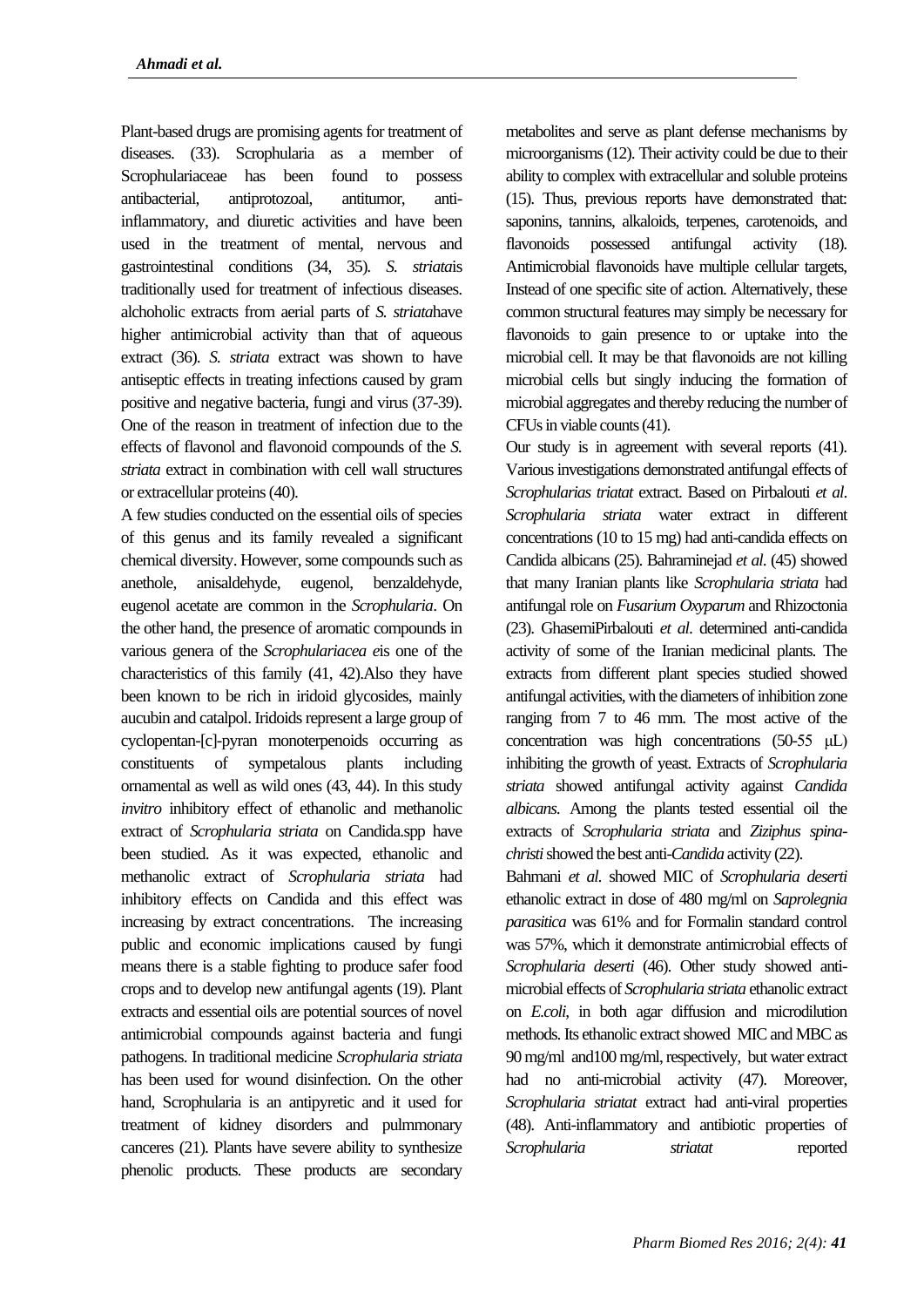in many studies (49). It is suggested that *Scrophularia striatat* extract could be used as an anti-inflammatory agent. Additionally, it could inhibit Helminth in gastro intestinal tract disorder patients (50). Many studies showed *Scrophularia striata* extract have inhibitory effect on various microorganisms and in some studies this extracts have better effects in comparison with antibiotics. However, research on the anti-fungal and anti-bacterial effects of *Scrophularia striata* are in the early stages, and most reports about this plant are based on anti-bacterial, anti-viral and anti-inflammatory traits. This explains the use of this plant in folk medicine for the treatment of various diseases whose symptoms might involve fungal infections. Future phytochemical research is needed to identify the active principles responsible for the antifungal effects of this medicinal plant.

# **Conclusion**

*In vitro* antifungal activity of the methanolic and ethanolic extract of *Scrophularia striata* on fungi was tested. The methanolicand ethanolicextract of *Scrophularia striata* showed antifungal activity against *Candida albicans ATCC 1167*, *ATCC 1677*, *tropicalis*, and *glabrata*. Major investigations should be performed on a wider range of fungi in order to determine which component of the extract shows the most potent antifungal activity. The antifungal activity could also be a result of the synergism of its components.

#### **Conflict of Interest**

The authors declared no conflict of interest.

### **References**

- 1. Maryin GS, Mannino DM. The epidemiology of sepsis in the united states from 1979-2000. N Engl J Med. 2003;348:1546- 54.
- 2. Eggimann P, Garbino J, Pittet D. Management of candida species infection in critically ill patients. [Lancet Infect Dis](https://www.ncbi.nlm.nih.gov/pubmed/14652203) 2003;3:772-85.
- 3. Patterson TF, Revanker SG, Kirkpatrik WR, Dib O, Fothergill AW, Redding SW, et al. Simple method for detecting Fluconazol-Resistant Yeast whit chromogenic Agar. [J Clin Microbiol](https://www.ncbi.nlm.nih.gov/pubmed/8784592) 1996;34:1794-97.
- 4. Avijigan M, Saadat M, Nilforoosh-zade MA, Hafezi M. Anti-Fungal effect of Echinophoraplatyloba extract on some common dermatophytes [JMed Plan 2](https://www.google.com/url?sa=t&rct=j&q=&esrc=s&source=web&cd=4&cad=rja&uact=8&ved=0ahUKEwiHscb2q6PRAhVOO1AKHbJKC2kQ0gIILygBMAM&url=http%3A%2F%2Fwww.academicjournals.org%2Fjournal%2FJMPR%2Fabout&usg=AFQjCNFghM654HtxbfCqD2QHJi_1l9TQZw&sig2=xu_bjr89w7mGJFs7cFjR9A&bvm=bv.142059868,d.d2s)006;2:10-16.
- 5. Troillet N, Durussel C, Bille J, Glaouser MP, Chave JP. Correlation between in vitro susceptibility of candida albicans and fluconazole-resistance oropharyngeal candidiasis in HIV-

infected patients. [Eur J Clin Microbiol Infect Dis](https://www.ncbi.nlm.nih.gov/pubmed/8187785) 1993;12: 911-5.

- 6. Khosravi A, Malecan M. Effects of lavandulas toechas extracts on staphylococcus aureus and other gram negative bacteria[.J Qazvin Univ Med Sci](http://journal.qums.ac.ir/browse.php?mag_id=13&slc_lang=en&sid=1) 2004;7:3-9.
- 7. Bannerman RH, Barton J, wen C. Traditional medicine and health care coverage, UK:MAC. Millans/spoottis wood 1993;99-100
- 8. Appleton SS. Candidiasis: pathogenesis, Clinical Characteristics, and Treatment. J Calif Dent Assoc 2000;28:442-8.
- 9. Borris RP. Natural Products research: perspectives from a major pharmaceutical company. J Ethnopharmacol 1996;51:29-28.
- 10. Zargari A. Medical plants. 7th ed. Tehran: Tehran university pub.1997.
- 11. Velg J, Stodo L. Medical plants. Tehran: Ghoghnoos 1991.
- 12. Lersten NR, Curtis JD. Anatomy and distribution of foliar idioblasts in Scrophularia and Verbascum (scrophulariaceae). [Am J Bot](https://www.ncbi.nlm.nih.gov/pubmed/21708567) 1997;84:1638.
- 13. Ghahreman A. Flora's color of Ira[n. RIFR1](https://www.google.com/url?sa=t&rct=j&q=&esrc=s&source=web&cd=1&ved=0ahUKEwid6bC1pJ7RAhWUMVAKHQ1OBzMQFggaMAA&url=http%3A%2F%2Fwww.rifr-ac.org%2FEN%2FDefault.aspx&usg=AFQjCNG_WE3sIzqtGEbKBtgvPN6U2MTl0A&sig2=bdAO4kfko5nZmnaE0hMxDQ&bvm=bv.142059868,d.ZWM&cad=rja)975-1999;1-20.
- 14. Mozaffarian V. A Dictionary of Iranian Plant Names. Tehran: FarhangMo'aser. 1999.
- 15. Chalabian F, Norouzi H, Mossavi S. A study of growth inhibitory effect of essential Oils of seven species from different families on some kinds of microbes. [J Med Plan](https://www.google.com/url?sa=t&rct=j&q=&esrc=s&source=web&cd=4&cad=rja&uact=8&ved=0ahUKEwiHscb2q6PRAhVOO1AKHbJKC2kQ0gIILygBMAM&url=http%3A%2F%2Fwww.academicjournals.org%2Fjournal%2FJMPR%2Fabout&usg=AFQjCNFghM654HtxbfCqD2QHJi_1l9TQZw&sig2=xu_bjr89w7mGJFs7cFjR9A&bvm=bv.142059868,d.d2s)  2003;3:37-42.
- 16. Shamsa F, Monsef H, Ghamooshi R, Verdian-rizi M. Spectrophotometric determination of total alkaloid in some Iranian medical plants. Thai J Pharm Sci 2008;32:17-20.
- 17. Tasdemir D, Burn R, Franzblau SG, Sezgin Y, Calis I. Evaluation of antiprotozoal and antimycobacterial activities of the resinglycosides and the other metabolites of Scrophularia Cryptophila. Phytomedichne 2008;15:209-15.
- 18. Sherafati-Chaleshtori F, Sherafati-Chaleshtori R, Momeni M. Antimicrobial effect of aqueous and ethanolic extracts of Scrophularia (Scrophularia striata ) on E. coli in vitro. J SKUMS 1998;32-7.
- 19. Abbasi N, AziziJalilian F, Abdim M, Saifmanesh M. A Comparative Study of the antimicrobial effect of Scrophularia striata Boiss: extract and selective antibiotics against staphylococcus aureus and Pseudomonas aeroginosa. J Med Plan 2007;1:10-8.
- 20. Bahmani M, Eftekhari Z . An ethno veterinary study of medicinal plants in treatment of diseases and syndromes of herd dog in southern regions of Ilam province, Iran. Comp Clin Pathol 2013;22:403-40
- 21. Ahmed B, Al-Rehaily AJ, Al-Howirini TA, El- Asyed kA, Ahmad MS. Scrophularia D2 and Harpagoside-B: Two new iridoid glycosides and their anti diabetic and antiinflammatory activity. Biol Pharm Bull 2003;462-7.
- 22. Pirbalouti AG, Bahmani M, Auijgan M. Anti-Candida activity of some of Iranian medical plants cultivated in Iran. E J Bio 2009;5:85-8.
- 23. Bahraminejad S, Abbasi S, Fazeli M. In vitro antifungal activity of 63 Iranian plant species against three different plant species against three different plant pathogenic Fungi. Afr J Biotechnol 2011:10:16193-201.